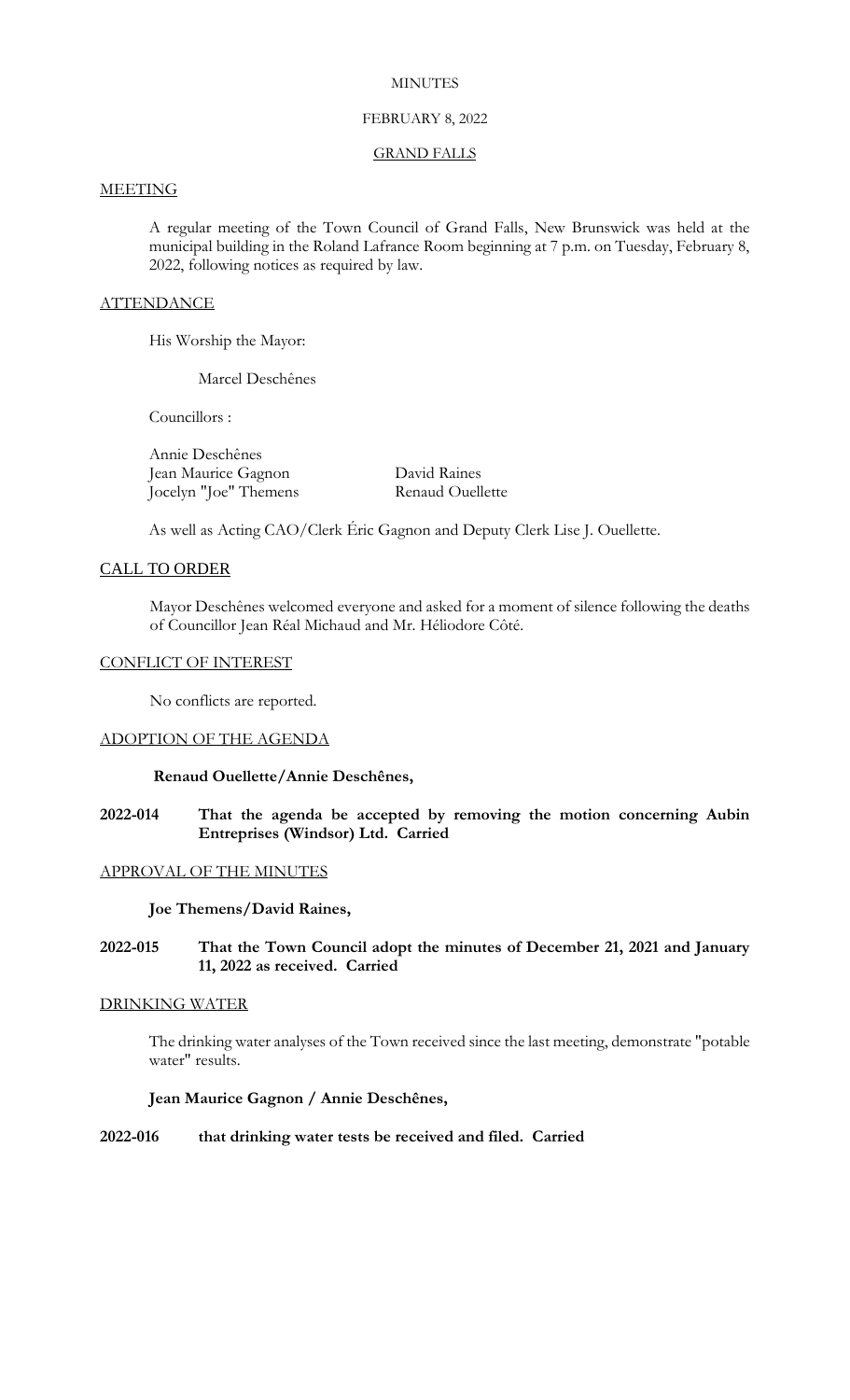## MOTIONS AND COMMITTEE RECORDS

### PUBLIC WORKS

The public works department asks for people's patience regarding the cleaning of the snow since the blower is broken. Cleaning takes a lot of work and time. Inspections of the water and sewer sides were conducted.

Waste Collection and Recycling Policy – 2021-01

## **Jean Maurice Gagnon/Annie Deschênes,**

# **2022-017 That the Town Council adopt the Garbage and Recycling Policy no. 2021-01 as received. Carried**

The Deputy Clerk explains the policy that reflects current administrative procedures for garbage removal and recycling. One change to note: the Town will not replace or repair recycling bins in the future.

Street name – change

### **Joe Themens/David Raines,**

# **2022-018 For reasons of public safety, that a portion of Veteran Street overlooking Tobique Road be changed to Veteran South for the civic addresses 421 Tobique and 24 Veteran. That the alternate name be Fraser if Veteran South is not accepted by 911 NB. Carried**

### ADMINISTRATION / HUMAN RESOURCES

Three positions are in the interview process: Technologist, temporary administrative support and Leisure and Youth Programs Coordinator. These positions are existing and must be filed to replace staff who have resigned or are on leave.

### Nelson Morneau – hiring

## **Annie Deschênes/Renaud Ouellette,**

**2022-019 That Grand Falls Town Council appoint Nelson Morneau as a part-time police officer under subsection 11 of the Police Act with probation and benefits under the collective agreement between the Town of Grand Falls and the Grand Falls Police Association. Carried**

Jennifer Volpé – hiring

**Annie Deschênes/Jean Maurice Gagnon,**

**2022-020 That Grand Falls Town Council appoint Jennifer Volpé as part-time police officer under subsection 11 of the Police Act with probation period and benefits under the collective agreement between the Town of Grand Falls and the Grand Falls Police Association. Carried**

Declaration of vacancy on Council

**Annie Deschênes/Jean Maurice Gagnon,**

# **2022-021 In view of the death of Councillor Jean Réal Michaud, that Grand Falls Town Council declare a vacancy on council and send notice to that effect to the Chief Electoral Officer of New Brunswick. Carried**

Mayor Deschênes explains the procedure to be followed when there is a vacancy on council. Given the November election, it is believed that the position will remain vacant until then.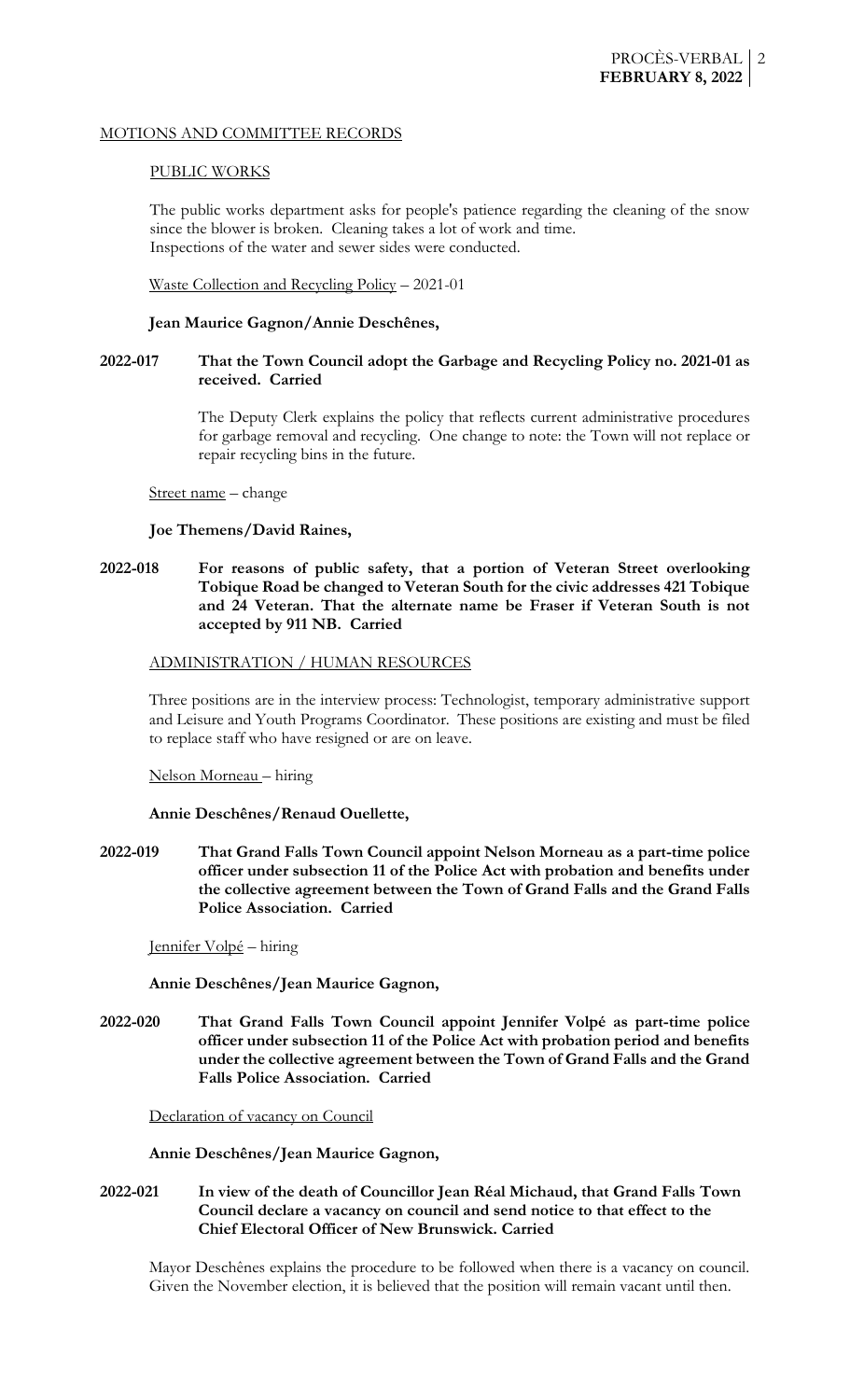# **COMMUNICATION**

These days, the focus is on fat bike, snowshoeing and skiing trails.

### GRAND FALLS CENTRAL BUSINESS DEVELOPMENT CORPORATION

Denis Durepos was re-elected as president during the latest elections. New signs will be installed shortly in the downtown.

## CHAMBER OF COMMERCE

Gift cards were received and given to members to distribute or purchase. The Chamber currently has 170 members. The CRNANO will open an office in the Chamber of Commerce building. A new project has started "Investing in Your Chamber".

# FIRE

Thank you to the brigades who helped during the major fire on Portage Road. Councillor Raines notes that there are positions to be filled within the brigade in Grand Falls and invites people to join.

# SPECIAL EVENTS

The Frost Day will take place on February 20. An igloo building competition organized by Zip Zag.ca will begin on February 11.

# RECREATION, TOURISM AND CULTURE

Activities have resumed at the CEPSC due to the easing of restrictions. The Grand Tube will open in the afternoon on February 12 and 13. Several free activities are planned for the Frost Day. The public is reminded that the library lends snowshoes free of charge for people who have a library card.

### **FINANCE**

We are working on the 2021 year-end. The financial statements will be presented to the public in March or April.

### Signatory officers

# **Renaud Ouellette/Jean Maurice Gagnon,**

**2022-022 That the Acting CAO/ Clerk, Éric Gagnon, the Treasurer Rino Laforge or the Assistant Treasurer, Dophe Laforge as well as the Mayor Marcel Deschênes, the Deputy Mayor Renaud Ouellette or the Councillor Annie Deschênes, be appointed signatory officers for the Town of Grand Falls. Carried**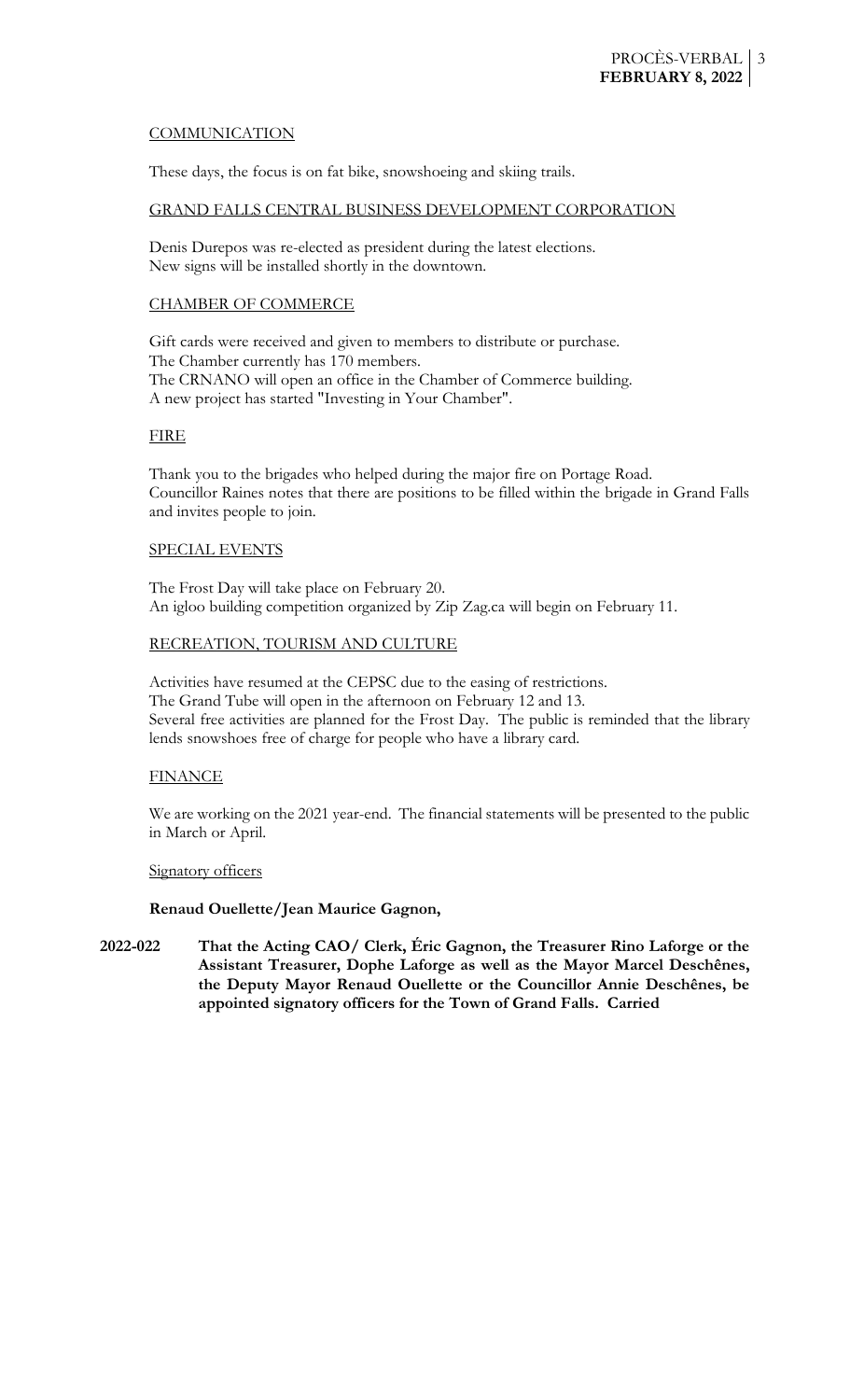#### NEW BUSINESS

Roger and Diane Bélanger – intersection High and /Cyr Streets

**Joe Themens / David Raines,**

**2022-023 That the Council publish a notice on its website and on its FACEBOOK page under section 111 of the Community Planning Act, Chapter 19, indicating its intention to amend the Zoning By-law in order to rezone the property bearing the PID 65001711, owned by Roger and Diane Bélanger, and located at the corner of High and Cyr Streets in Grand Falls, NB.**

**For the purposes of the Zoning By-law, the zoning is amended as follows:**

**• For the land bearing the PID 65001711, change the zoning from R2B (Single and twofamily residential) to R2C (Single, two-unit and multiple-unit residential).**

**The purpose of this amendment is to ensure that the zoning is consistent to accommodate a multi-family dwelling.**

**That Council meet in council chambers on Tuesday, March 8, 2022, at 7 p.m., to consider the objections received.**

**That the Council seek the written opinion of the Planning Advisory Committee on the said amendment.**

**That the Clerk, in the name and on behalf of Council, arrange for the publication of public notices within the prescribed time, in accordance with the provisions of section 111 of the Community Planning Act. Carried**

United Way – Day 211

The CAO explains the service offered in 150 languages, 24/7. The service connects people in need with the appropriate government agency or service.

The monument in front of the municipal building will be lit in red to commemorate the day on February 11.

 $By-law 87$  – collection and disposal of garbage

The Deputy Clerk made the first two readings by title of By-law 87. The reading in full is dispensed with following the notices under subsection 15(3) of the Local Governance Act that have been published.

Renaud Ouellette/ Annie Deschênes, that the Grand Falls Town Council adopt the first reading of By-law 87 as read. Carried

Jean Maurice Gagnon/Joe Themens, that the Grand Falls Town Council adopt the second reading of By-law 87 as read. Carried

OTHER – interventions by council, public and media

- intervention of the council

#### Thanks

The John Caldwell School sent a letter of thanks for the scholarship that was awarded to Amelia Cormier.